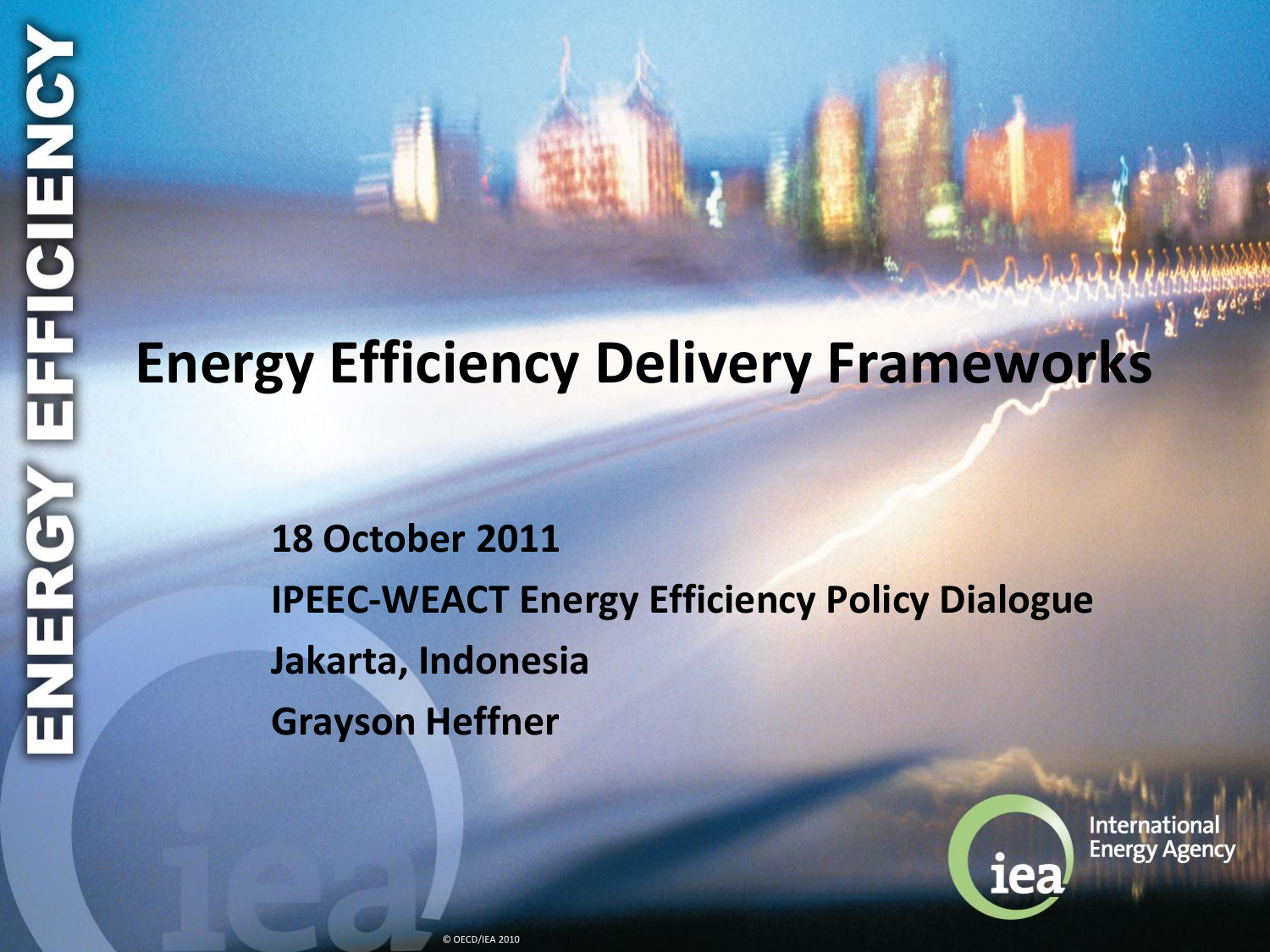

### **Topics**

- **Why energy efficiency policies?**
- **Why are delivery frameworks important?**
- What indicates effective energy efficiency **policy delivery?**
- How do you create effective delivery **frameworks?**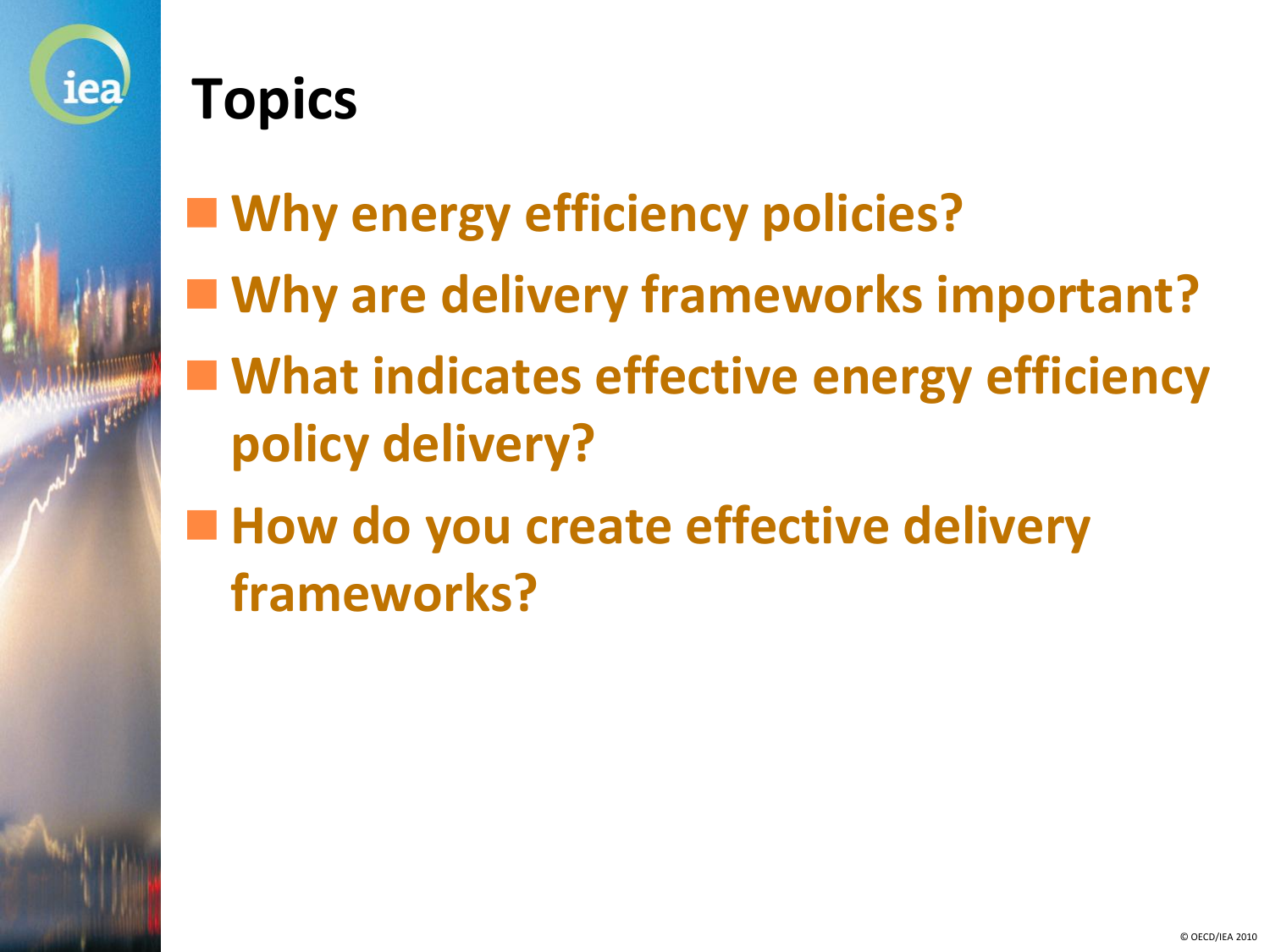

## **Why energy efficiency policy?**

**Benefits**

- **Energy security**
- **Affordability**
- **Competitiveness**
- **Climate change mitigation**
- **Barriers**
	- **Awareness**
	- **Artificially low prices**
	- **Market failures**
	- **Lack of capacity**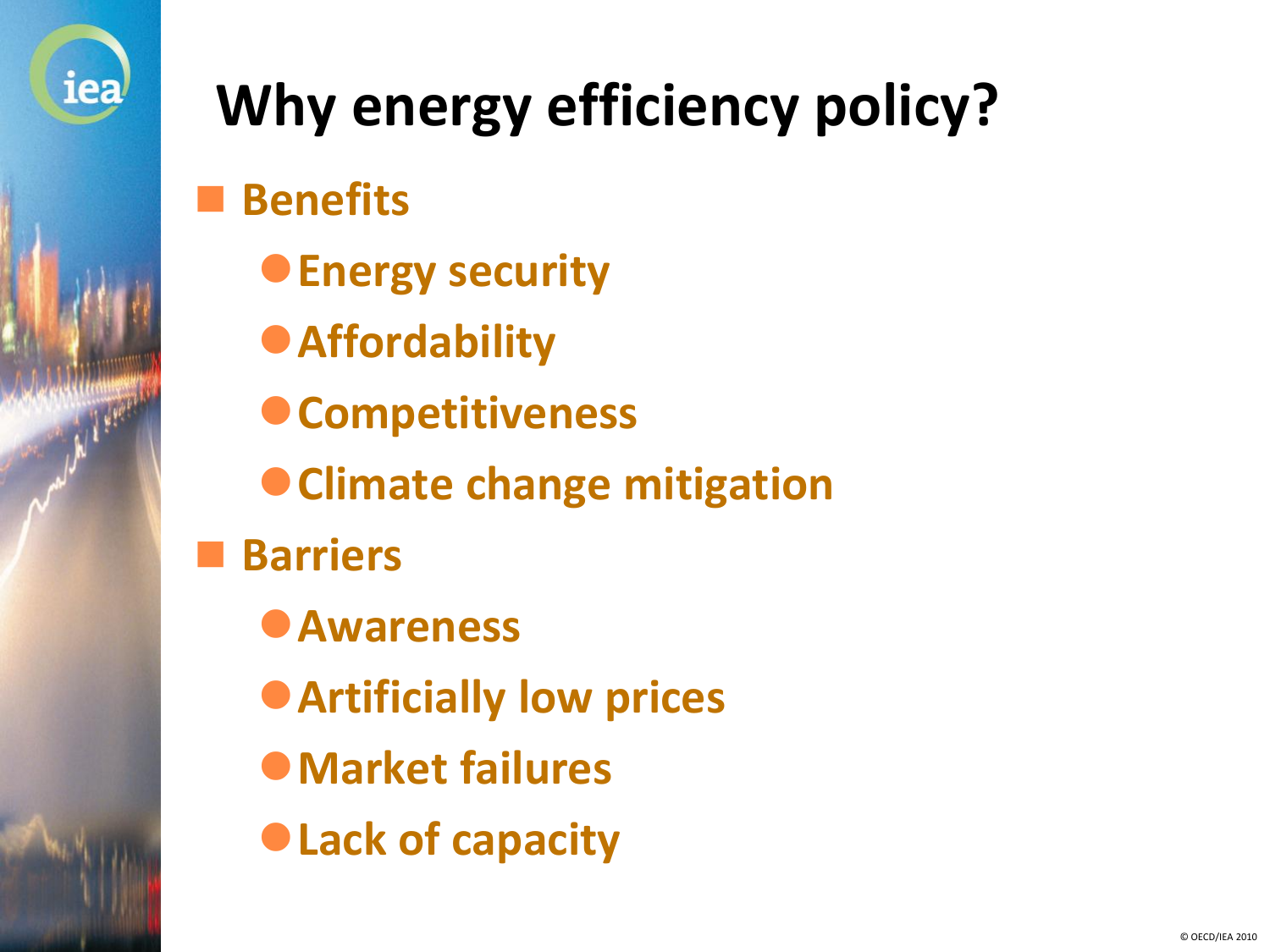

#### **Energy Efficiency Policy Drivers**



**Worldwide**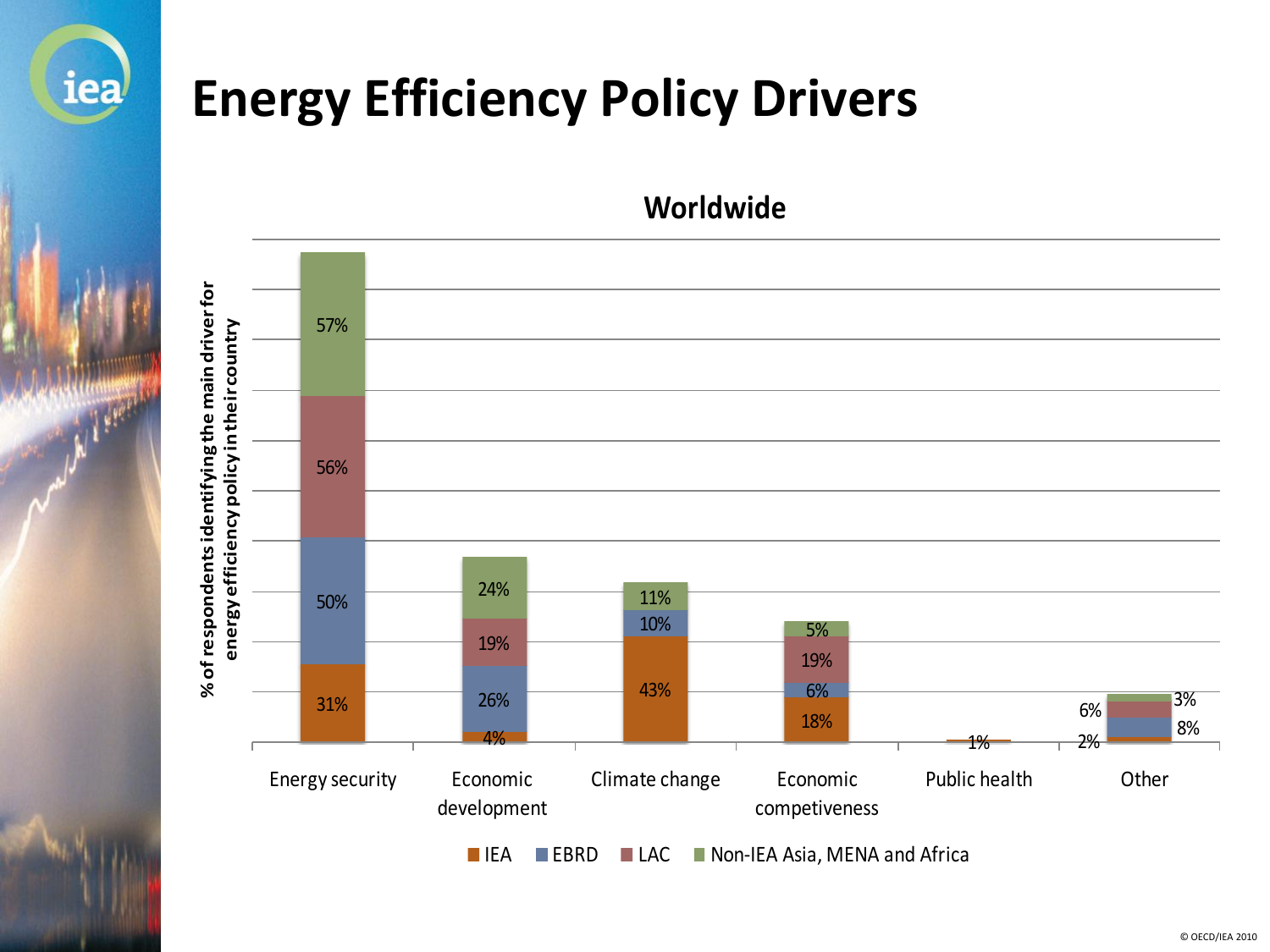**Most cited energy efficiency barriers**

iea



*and implementation capacity top the list*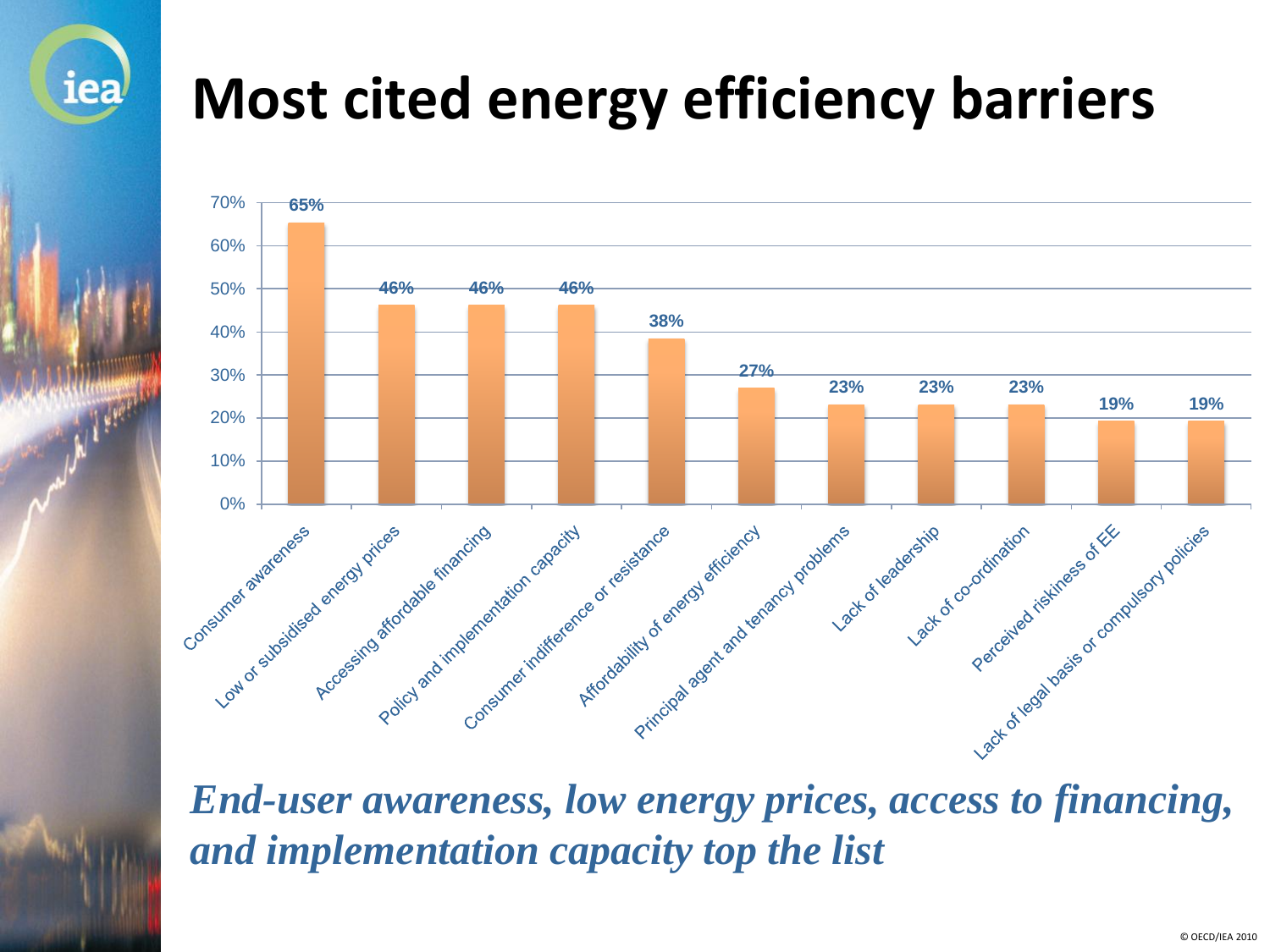## **Why delivery frameworks are important**

iea



*National policies and measures will deliver half of GHG emissions reductions to 2030, about 1.2 Gt, mostly from efficiency improvements. Effective policy delivery is crucial to realizing climate change mitigation targets***.**

*\**Three country categories in the *WEO*: OECD, Other Major Economies (OME) and Other Countries (OC)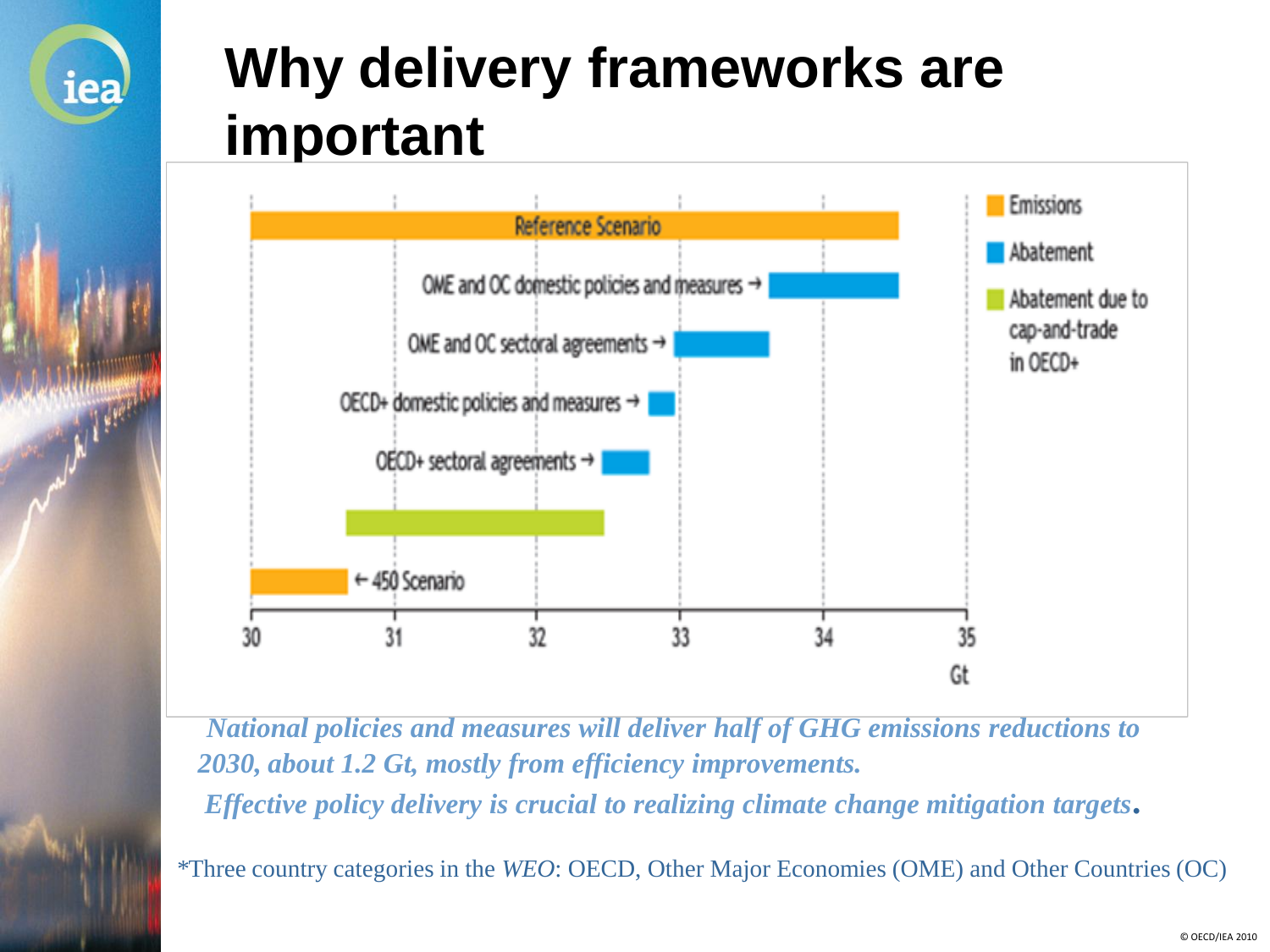

**Effective energy efficiency policy delivery means:**

- **Clear implementation authority**
- **Accountability established**
- **Strong political consensus**
- **Partnerships for implementation**
- **Resources are provided**
- **Oversight arrangements in place**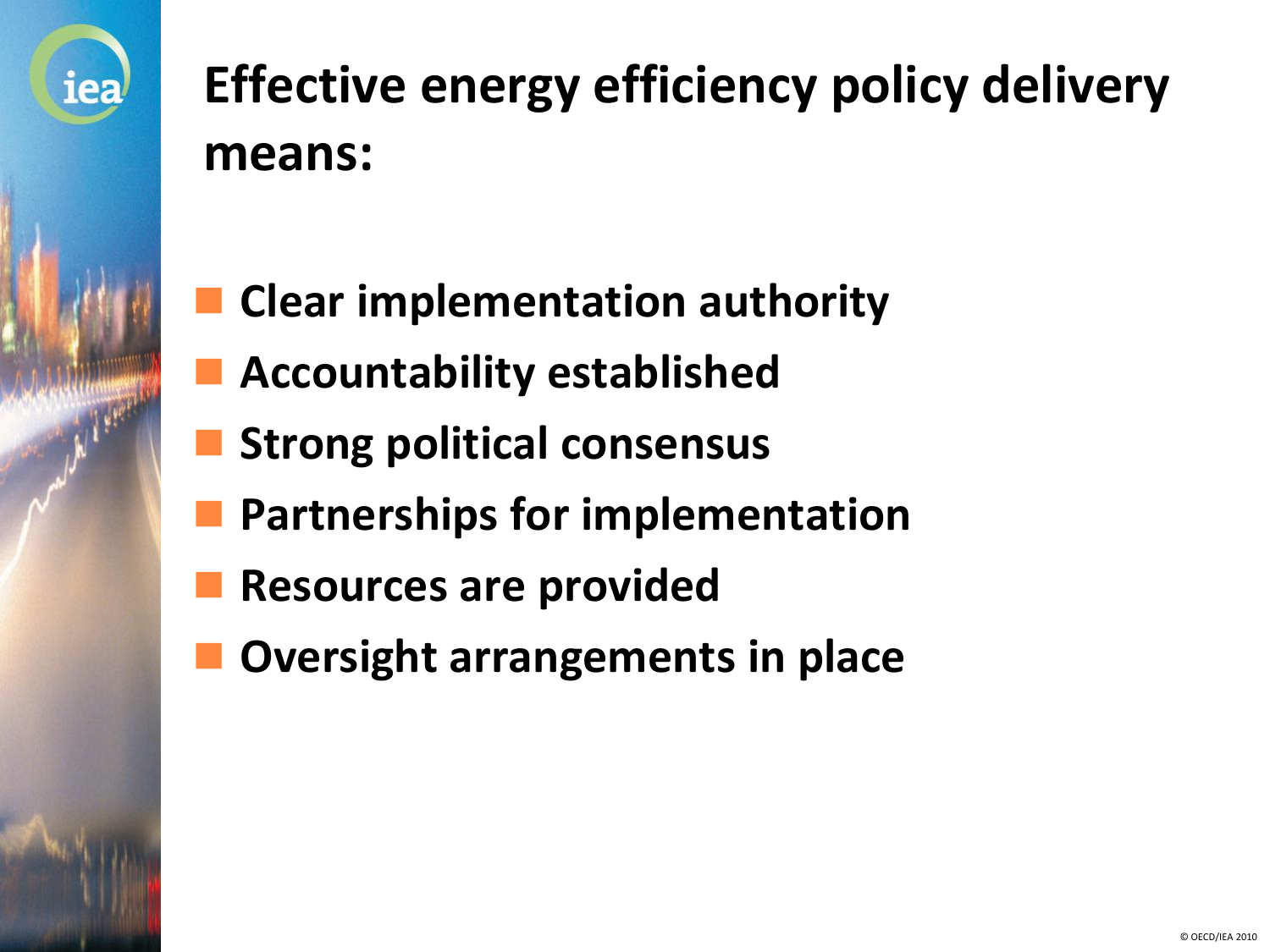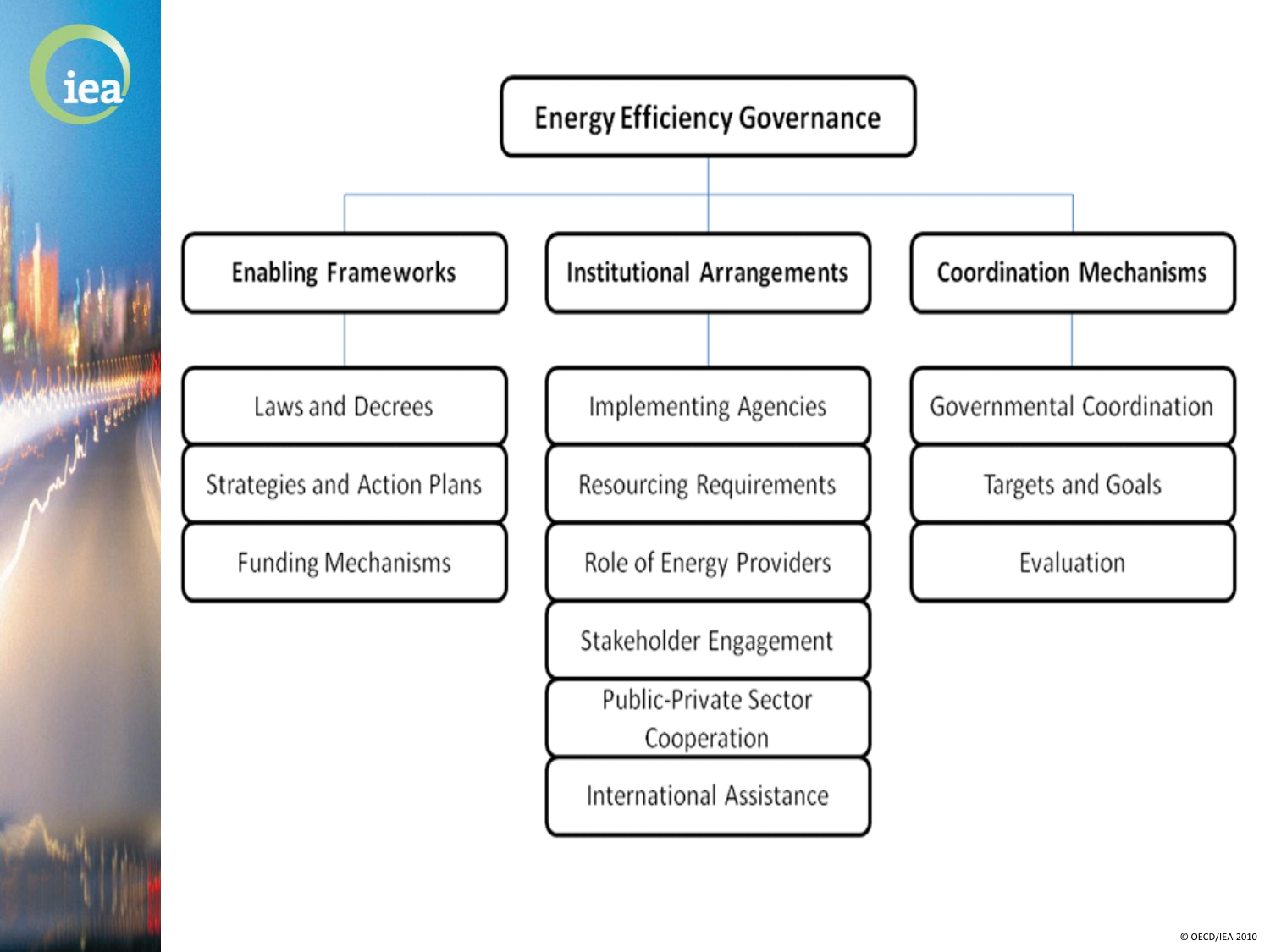

#### **Inter-linking aspects of EE governance**

|                                           | <b>EE Governance Outcome Objectives</b> |                           |                           |                                                          |                       |                                      |
|-------------------------------------------|-----------------------------------------|---------------------------|---------------------------|----------------------------------------------------------|-----------------------|--------------------------------------|
| <b>EE Governance</b><br>Mechanisms        | Confer<br>authority                     | <b>Build</b><br>consensus | Establish<br>partnerships | Assign<br>responsibility<br>and create<br>accountability | Mobilise<br>resources | Establish<br>oversight<br>of results |
| Laws and<br>decrees                       |                                         |                           |                           |                                                          |                       |                                      |
| Strategies and<br>action plans            |                                         |                           |                           |                                                          |                       |                                      |
| Funding<br>mechanisms                     |                                         |                           |                           |                                                          |                       |                                      |
| Implementing<br>agencies                  |                                         |                           |                           | $\checkmark$                                             |                       |                                      |
| Resourcing                                |                                         |                           |                           |                                                          |                       |                                      |
| Role of energy<br>providers               |                                         |                           |                           |                                                          |                       |                                      |
| Stakeholder<br>engagement                 |                                         |                           |                           |                                                          |                       |                                      |
| Public-private<br>sector co-<br>operation |                                         |                           |                           |                                                          |                       |                                      |
| International<br>assistance               |                                         |                           |                           |                                                          |                       |                                      |
| Governmental<br>co-ordination             |                                         |                           |                           |                                                          |                       |                                      |
| <b>Targets</b>                            |                                         |                           |                           |                                                          |                       |                                      |
| Evaluation                                |                                         |                           |                           |                                                          |                       |                                      |